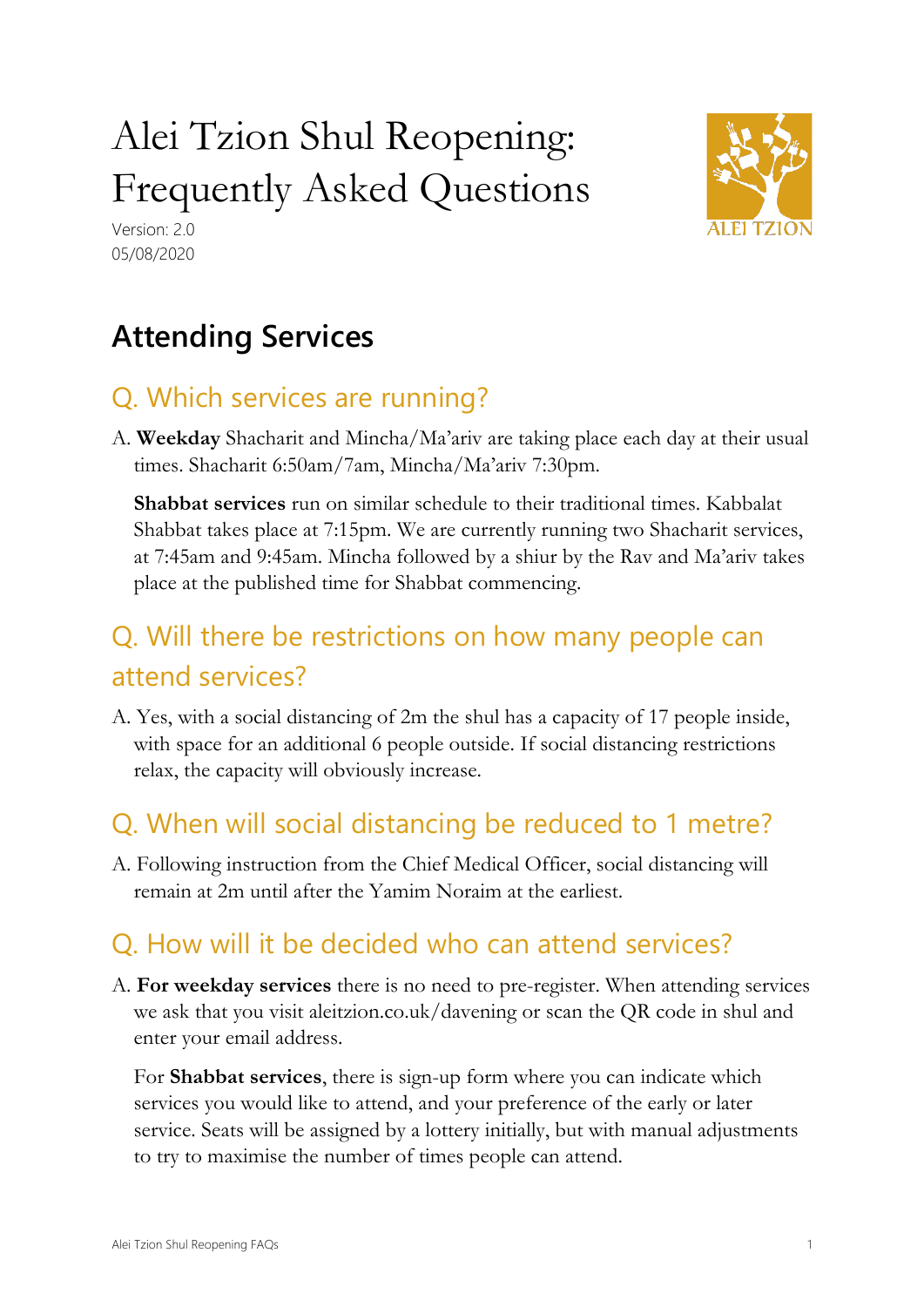## Q. I'm not a member of Alei Tzion. Can I sign up?

A. Yes. All our regulars (and irregulars!) are most welcome.

#### Q. How long will the sign-up period be?

A. The sign-up form for Shabbat opens the Thursday the week before. i.e. for Shabbat 22<sup>nd</sup> August, the form opens on Thursday 13<sup>th</sup>. It will close on the Wednesday before that Shabbat.

#### Q. How will I know if I can attend a service?

A. Following the closure of the sign-up period and any lotteries undertaken, all those who have signed up will receive an email informing them which services they can attend for the week in question..

## Q. How will seats for Women be handled?

A. **For weekday services** the same rules apply for women. No need to book, just register your attendance in shul.

**For Shabbat services**, again subject to the requirements for a minyan, it will be based on the proportions of those applying for that service. If 20% of people applying for a particular service are women, 20% of the seats for that service will be allocated to women.

### Q. Will I be able to bring my children?

A. Unfortunately, we are still unable to welcome back all children. However, we can now welcome back all children aged 7 and over. We ask that you inform us if you intend to bring your children to ensure that we can set up chairs to accommodate.

#### Q. Can my children run around unattended?

A. No, we ask that any children sit with you in shul. We have put the age limit at 7 to include children most able to sit through the service.

## Q. Can I attend with other people in my family/social bubble?

A. Yes. Our capacity is limited by a need to maintain social distancing. So you can be accompanied by anyone over the age of 7 in your social bubble. However,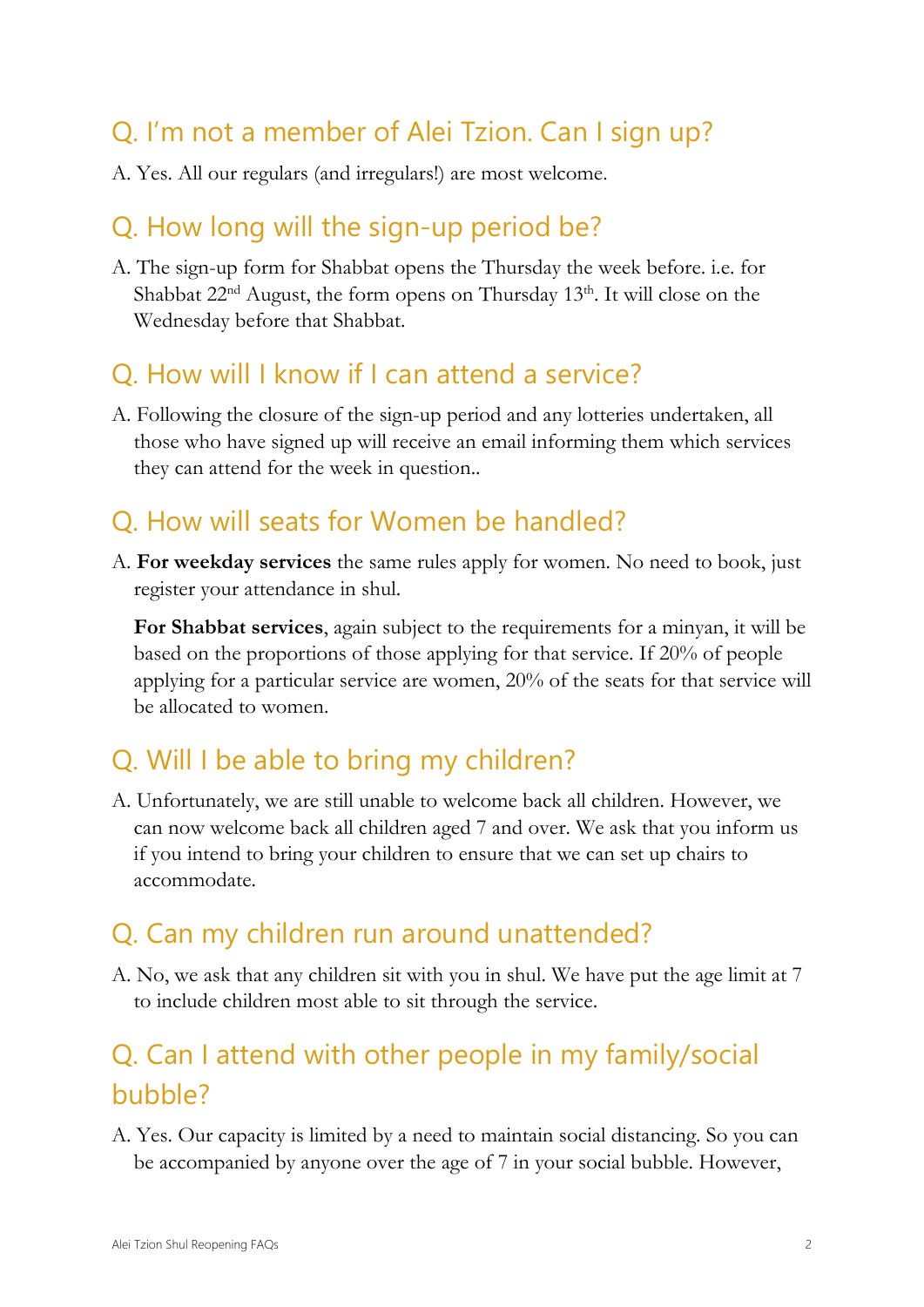please let us know in the sign-up form how many will be attending, so that we can the layout of the shul to accommodate.

# Q. Will I be able to attend a service if I have not been informed that I can?

A. No. In order to ensure the safety of those who are attending you will be asked to leave.

## Q. Will there be time between the earlier and later Shabbat services for parents to swap at home?

A. We plan to leave 30 minutes between the end of the earlier service and the start of the later service.

## Q. Will there be children's services?

A. We are running children's services in Brent Park (weather permitting). Initially just the Toddler service, but we plan to start the older children's services over the coming weeks.

## Q. Are any precautions in place for the children's services?

A. There will social distancing in place, however as it is outside no masks are required and singing is allowed. There will be an individual overseeing security of the group.

# **Health**

### Q. Will I be required to wear a facemask?

A. Yes, if davening inside the shul. We encourage everyone to bring their own facemask. If you can't bring your own, we have disposable facemasks available – in return for a charitable donation. If you have a seat outside for a service, you will not be required to wear a mask.

## Q. Will children be required to wear a facemask?

A. Children under age 11 are not required to, however we encourage all attendees to wear a facemask.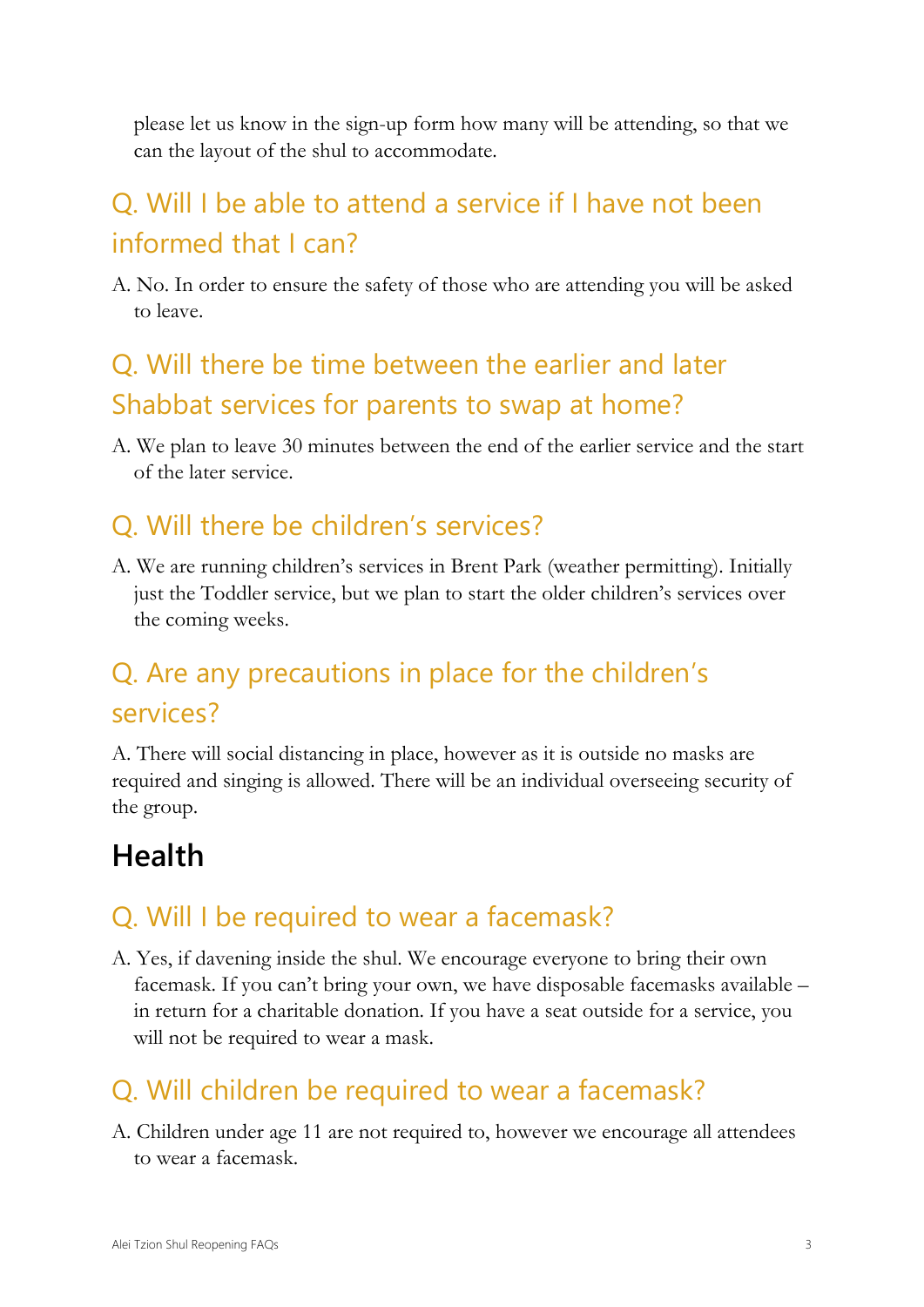#### Q. Will I need to wear gloves?

A. You will only be required to wear gloves when handling the Sefer Torah and its accoutrements. E.g. when leining; performing hagbah. Gloves should then be removed once no longer required for a task. Gloves will be provided to those who require them.

## Q. Will I be able to use Alei Tzion's siddurim/chumashim?

A. No, we ask that you bring your own siddurim and chumashim.

#### Q. Will I be able to use Alei Tzion's tallitot?

A. No, we ask that you bring you own tallit.

#### Q. Will I be able to use the toilet in the shul?

A. Yes, however only one person may enter the toilet at a time. We ask that you use the free/occupied signs on the door of the toilets.

# Q. If I or someone in my household is symptomatic, or has been asked to isolate by the government's Track and Trace scheme can I come to services?

A. No. We ask that you follow government guidelines and self-isolate during that period.

# **Practical**

## Q. What is the role of the Minyan Marshal?

A. The Minyan Marshal will be responsible for ensuring only those who should be in attendance are, that all attendees are wearing a facemask and have brought their own books, and for cleaning surfaces at the end of the service. To volunteer, please email [gabbaim@aleitzion.co.uk](mailto:gabbaim@aleitzion.co.uk) or indication your willingness on the sign-up form.

#### Q. How will we navigate through the shul?

A. There will be a one-way system in place. Entry through the door of LSJS, and into the shul through the doors, egress will be through the bi-fold doors.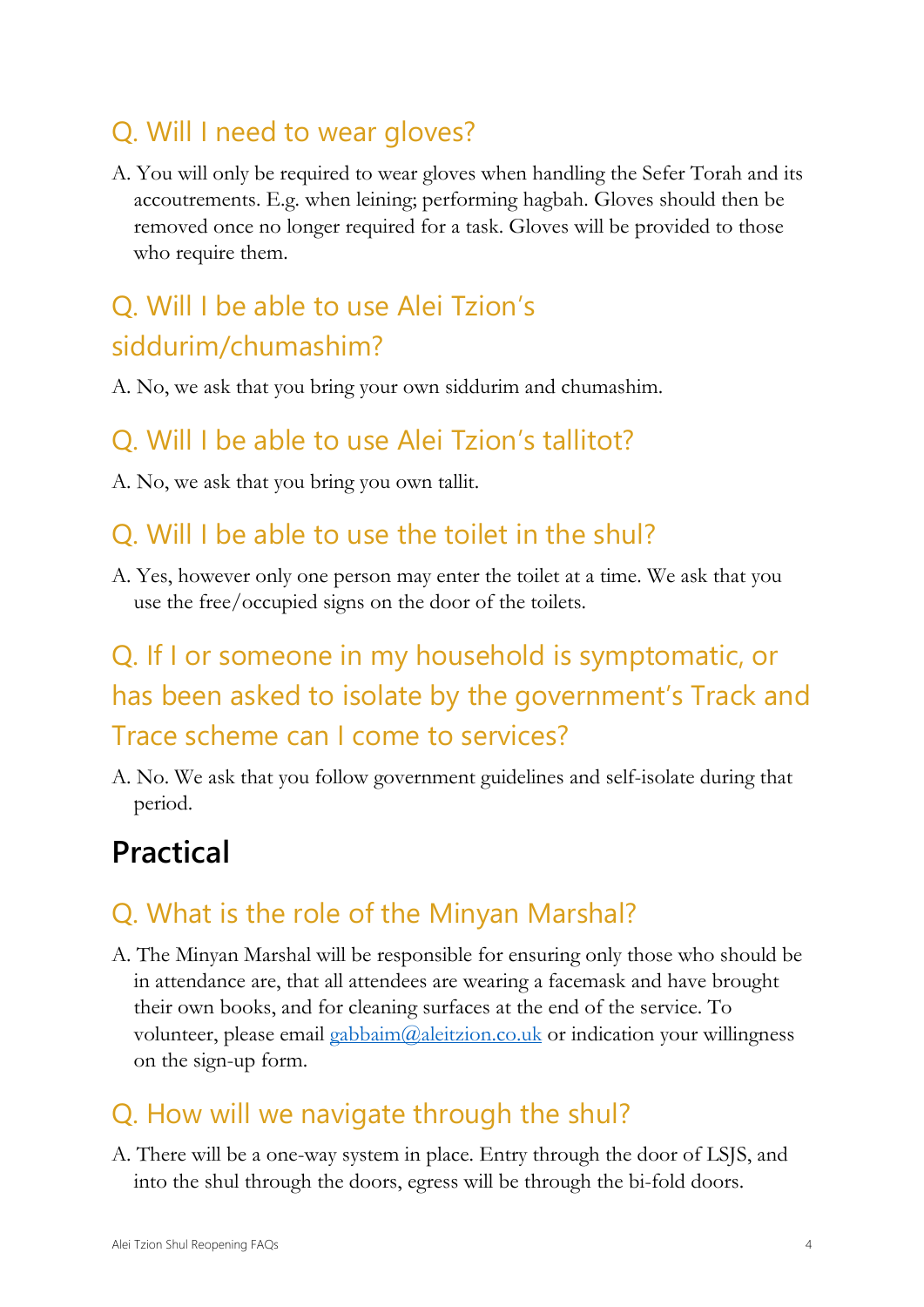We ask that when taking your seat for a service, you fill up seats from the back of the shul to the front.

Access to the toilets will also be one way, entry via the corridor, and exit through the back door, along the outside passageway back to the main entrance.

#### Q. How will seats for services be allocated?

A. Seats will not be individually allocated. We ask that you fill them up from the back to the front. If we are using the outside space for extra capacity, those seats should be occupied once the inside of the shul has been filled.

#### Q. Will there be a Kiddush on Shabbat morning?

A. No.

### Q. What happens to outside seats if it rains?

A. Please dress and come equipped appropriately. We will inform you whether we intend to use outside seating for a service beforehand. People situated in outside spaces will not be allowed to enter the shul in case of inclement weather.

#### Q. Will the shul be cleaned between services?

A. Yes, at the end of each service, surfaces will be cleaned.

### Q. Will there be singing during the service?

A. To try and minimise the spread, only the Chazan will be able to sing in full voice. Louder singing outside is allowed.

# **Halachic**

#### Q. How can I request a call up?

A. If you would like a call up for a specific reason, please indicate that you have a chiyuv when signing-up for services and email gabbaim $(\partial_{\alpha}$ leitzion.co.uk to inform the gabbaim which service you would like to require a call up for.

### Q. How will aliyot work?

A. Aliyot will be assigned as normal, with each Aliyah going to different people. When a person is called up, the baal korei will move away from the Sefer Torah to allow the brachot to be recited. Once said, the person called up will move